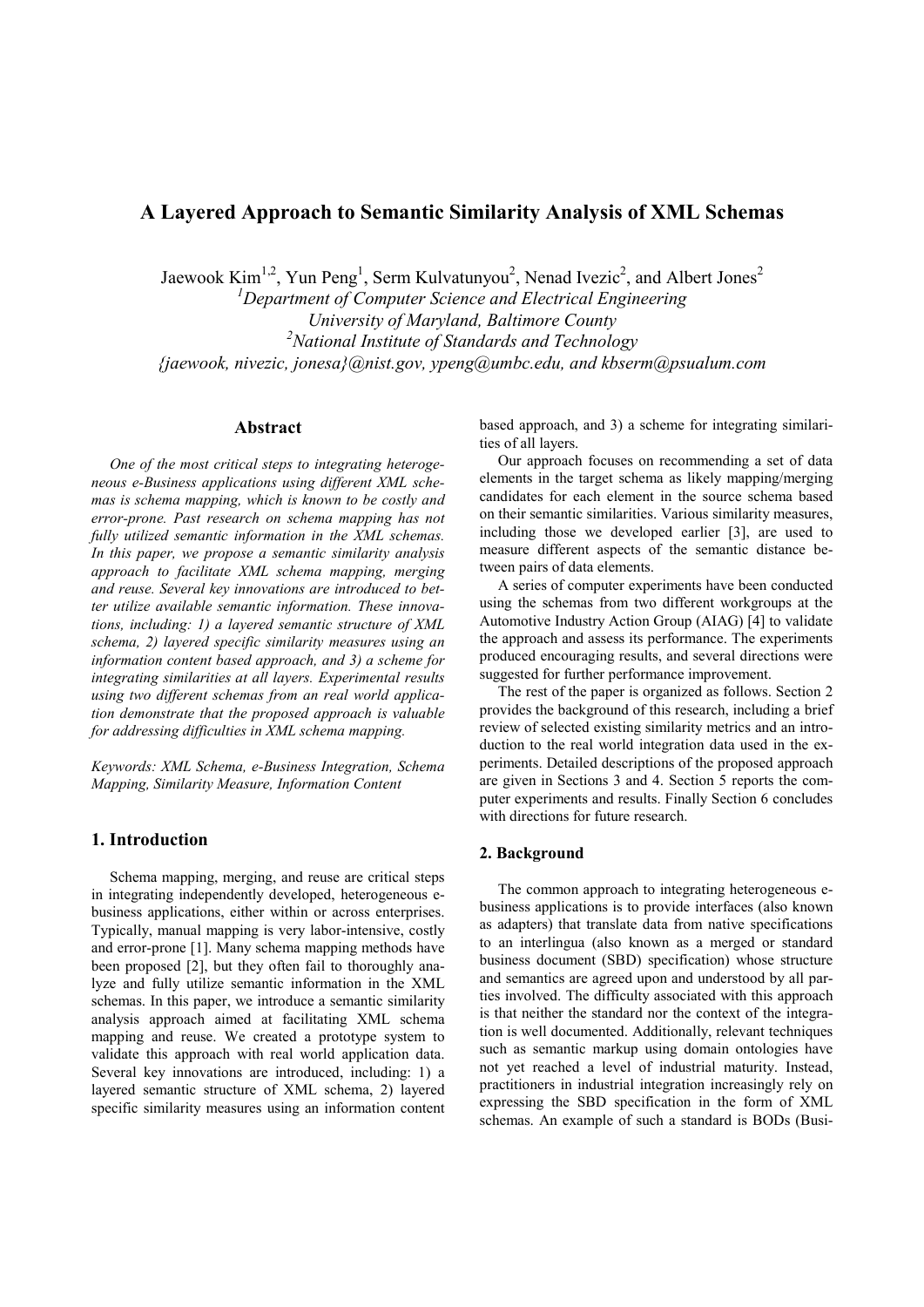ness Object Documents) developed by an OAG (Open Application Group) [5].

The semantics of XML Schema-based SBD specifications are not formally defined but implicitly embedded in the meanings of English words or phrases appearing in the names of the schemas' components and fields as well as in associated descriptions. Precise understanding of these descriptions is difficult because of, among other things, the lack of clearly documented common approaches to associate and specify descriptions. For these reasons, it is very costly for experts to identify the reusable standard components that can be shared by other schemas and to understand how to use them. As a result, users often end up creating new standard components or customizing a standard by adding new, typically duplicating or overlapping components rather than attempting to reuse existing ones [6, 7]. This phenomenon also occurs in large organizations where multiple groups concurrently make SBD specifications (we witness this in the AIAG consortium). The result is a proliferation of standards, many of which have duplicate or overlapping semantics.

In this paper, we use three key terms for XML schema integration: mapping, merging, and reuse. They refer to three closely related but different integration tasks. *Mapping* is a task in which one attempts to populate information in one format into another format. *Reusing* is a task in which one looks for integration specifications to use in an integration project. *Merging*, perhaps the most timeconsuming task of the three, is an attempt to combine two or more specifications into a single one. All of the three tasks rely on identifying semantically similar data elements between two schemas.

#### **2.1. Similarity measures and related works**

Various approaches have recently been developed to help schema mapping, merging, and reuse between two schemas. Most of these approaches first attempt to identify semantic relations between the elements of the two schemas. The simplest approach to semantic similarity is a linguistic-based metric that computes similarity between names or descriptions of two elements by using string matching [8]. There are a variety of string matching algorithms such as the widely used Jaccard [9] and cosine similarity [10, 11] measures. Others have proposed methods based on a linguistic taxonomy [12] such as WordNet [13], from which one can obtain more accurate and less ambiguous semantics for words in the element names.

Structural similarity measures, such as those based on path length between two entities in a taxonomy, fail to recognize the different importance individual entities and relations have and the different roles they play in semantic analysis and measurement. The information content (IC) based metric was proposed to address this problem [14, 15]. This approach measures the similarity between two entities (e.g., two words, two objects, two structures) *x* and *y* based on how much information is needed to describe the commonality between them (e.g., the features or hypernyms that two words share). The more specific the common $(x, y)$ , the more similar x and  $y$  will be. According to information theory, more information is needed for describing more specific objects, and the degree of specificity can be measured by their information content.

This approach was first applied to the semantic relatedness of word senses in WordNet [15]. It defines common $(x, y)$  as their most specific hypernyms  $C$ , and the similarity is given as

$$
Sim(x, y) = I(C) = -\log P(C)
$$
 (1)

where  $I(C)$  is the information content of  $C$ , and  $P(C)$  were calculated as word frequencies in a corpus.

Research in [16] compares the differences between the IC and structural approaches in measuring similarity between elements in a single XML schema. It shows that better results can be achieved by combining the two approaches.

Each of the existing similarity metrics has its strengths and weaknesses. More importantly, each typically makes use of only part of the available semantic information. In contrast, in this paper we propose an innovative approach that employs a variety of similarity metrics, including lexical, taxonomical, and information content based, in a coherent and justifiable manner.

## **2.2. Real world data for validation experiments**

To test and evaluate the proposed approach, we obtained schemas and manual mapping data from two different workgroups at the Automotive Industry Action Group (AIAG). The AIAG Resource schema and the Truck and Heavy Equipment (T&HE) schema were used as the target and source, respectively. Both schemas are based on the OAG schema [5] and have overlapping concepts. However, they define some elements quite differently. For example, as can be seen in Figure 1 below, both AIAG schema's "Vehicle" and T&HE schema's "VehicleInformation" are intended to describe the same object, but they have different labels (names) and different data structures.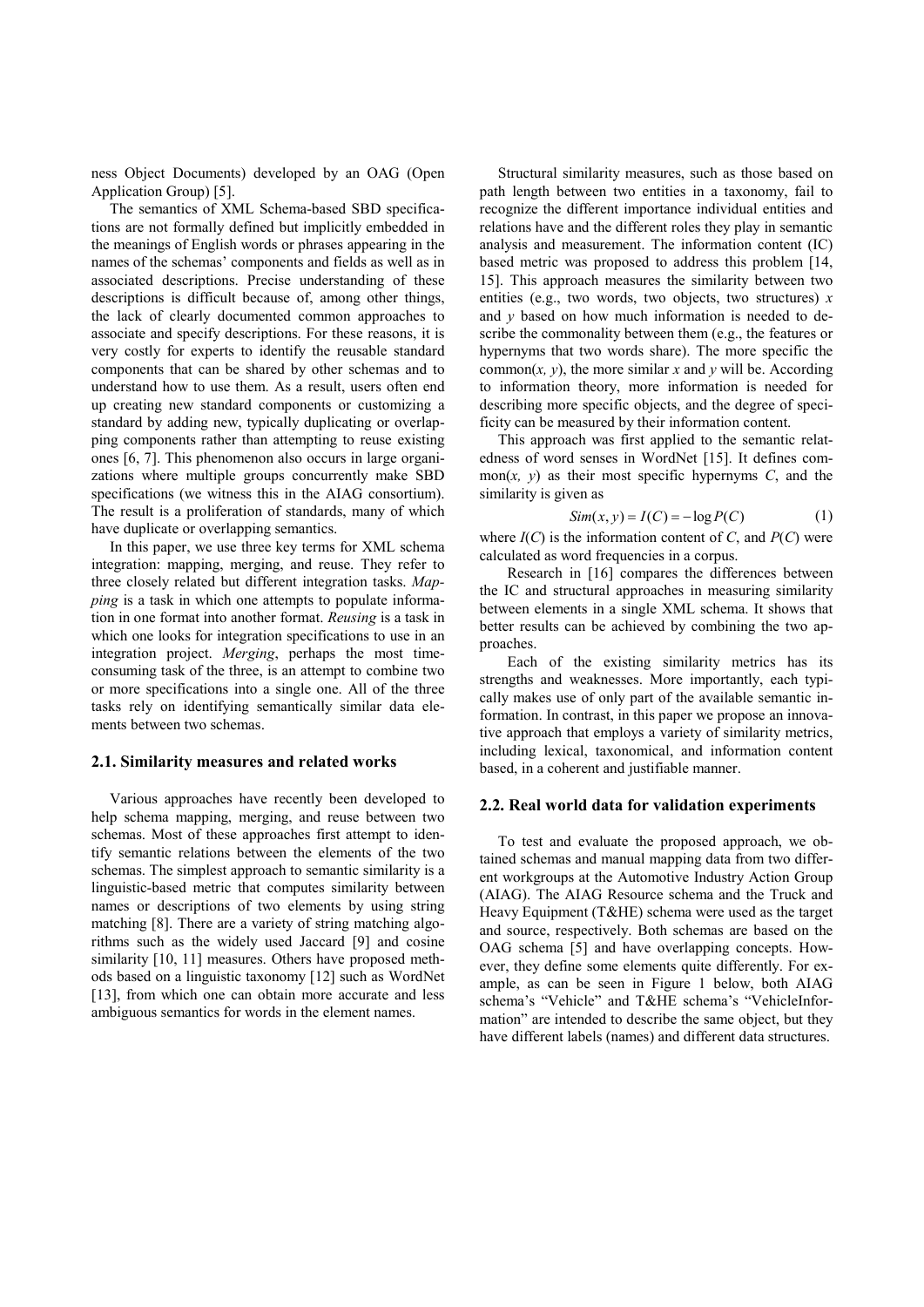

**Figure 1. Three layers of XML schema** 

There are a total of 139 global (top) elements defined in the T&HE schema that need to be mapped into the set of 145 global elements of the AIAG schema. Thus, the semantic distances of 139 x 145 ( $\sim$  20,000) pairs of elements need to be examined. Roughly 140 human hours were spent mapping 49 top elements in T&HE to those in the AIAG schema. A substantial amount of time is further required to merge at the message level. This is an indication that manual mapping is very time consuming.

#### **3. Layered semantic structure of XML schemas**

An XML Schema defines a set of global elements, each of which can be represented as a tree with a set of linked nodes. Each node in a tree has zero or more child nodes. We can classify the nodes into three types: 1) the root; 2) the leaves; and 3) the intermediate nodes (those with both parent and children). We call leaf nodes "atoms" since they are the smallest units and cannot be further divided.

 Each tree can be divided into three layers: 1) the *top layer* (containing the root of the tree), 2) the atom layer (containing leaf nodes), and 3) the inner layer (containing intermediate nodes). Note that some trees may have empty inner layers, while others may have only one node, which is considered to be in both top and atom layer.

Each layer typically captures the semantics of a global element from different perspectives. A top layer node through its label and namespace specifies the data object the global element is intended to describe. Nodes in the atom layer indicate the atomic elements. They include, for example, XML schema attributes, simpleType, and simpleContent the designer felt were necessary to describe the global element. The inner layer provides the structural information of the global element by specifying how the atomic elements are grouped into intermediate nodes and, eventually, into the global element (the root). The linguistic information in the labels of both atomic and intermediate nodes may also help to qualify the semantics of the global element.

Consider the two global elements defined in the T&HE and AIAG schemas in Figure 1. The labels in their top layer nodes indicate that both of them are intended to represent the same "vehicle" object. However, the designers differ in their thinking about what atomic elements are needed (see their different atom layers) and how they should be organized (see their different inner layers). In fact, the VehicleInformation in the T&HE schema has 12 intermediate nodes and 198 atoms, while the numbers for the Vehicle in the AIAG schema are 81 and 972, respectively. On the other hand, the same set of ingredients (atoms) can produce elements of different semantics depending on how they are cooked (structured) or packaged (what the top layer node is). For example, several party elements (CustomerParty, DealerParty, and SellingParty) all contain the same atoms and intermediates, but they are intended for semantically different data objects.

#### **4. Similarity measures**

The complex relationship between nodes at different layers requires layer specific semantic analysis tools and a mechanism to combine these layer-wise similarities. For this reason, we developed two similarity measures. The first one, called *atom level similarity*, measures the similarity between two atom layers of two elements. The second one, called *label similarity*, measures the similarity between the labels (names). This measure can compare two top layers (each contains a single label) as well as two inner layers (each contains a set of labels). These two measures and how to combine them are described next.

## **4.1. Atom level similarity**

Not every atom is equal in determining semantic similarity. Two elements sharing an atom that is widely used in many elements is not as strong an indication of similarity as sharing an atom that is rarely used [14, 15]. To account for the degree of importance of individual atoms,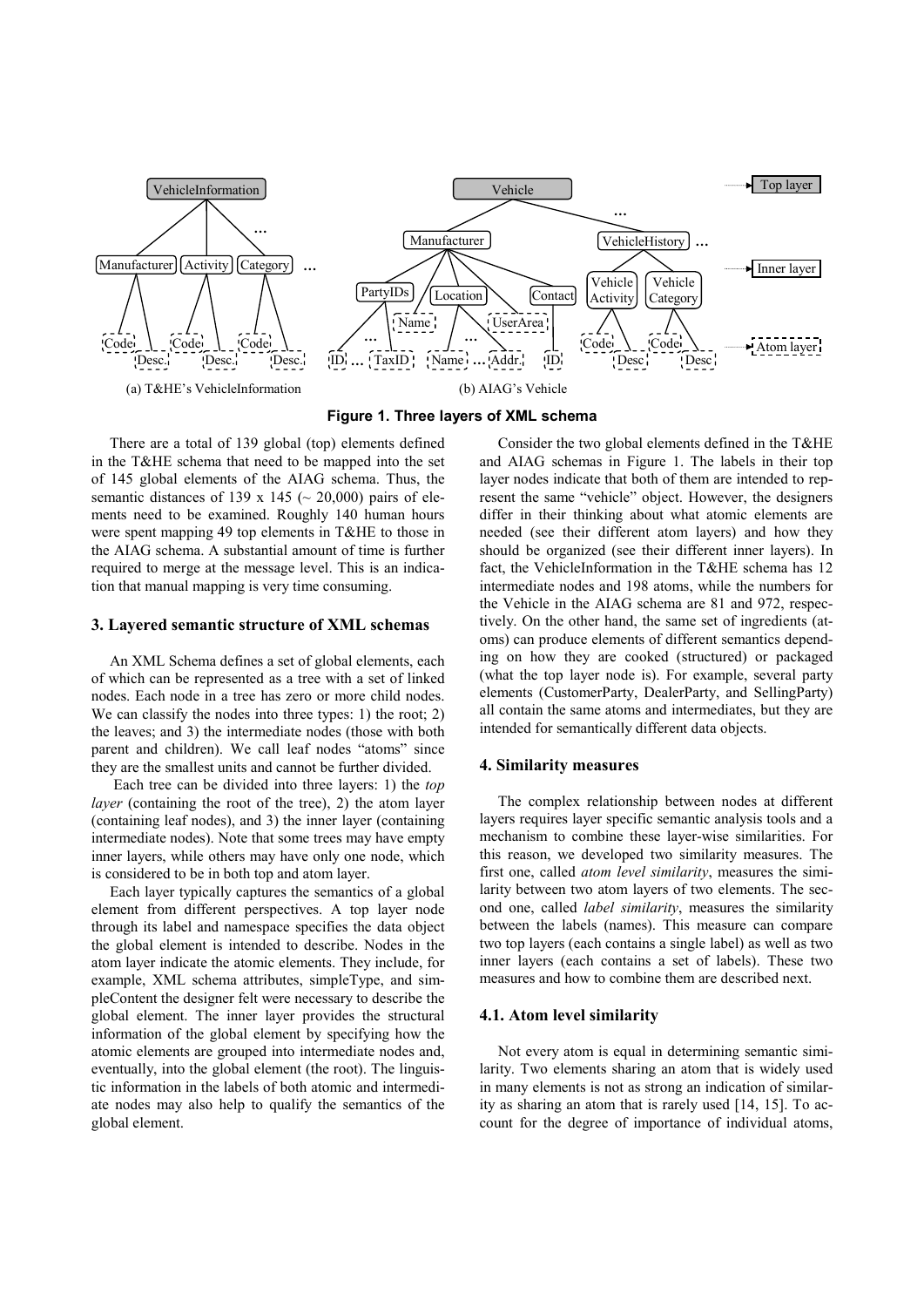we developed an IC based measure for atom layer similarity. Specifically, let *A*(*x*) and *A*(*y*) denote the sets of atoms of global elements *x* and *y*, respectively. Then, the atom level similarity between *x* and *y* is defined as

$$
Sim_{A}(A(x), A(y)) = \frac{2 \cdot \sum_{c_i \in A(x) \cap A(y)} I(c_i)}{\sum_{c_i \in A(x)} I(c_i) + \sum_{c_j \in A(y)} I(c_j)}
$$
(2)

The probability of each atom is taken as its frequency using the corpus formed by all labels in both T&HE and AIAG. The atom statistics are given in the table below.

**Table 1. Statistics of atoms in the two schemas** 

|                           | AIAG Schema |     | T&HE Schema |     |
|---------------------------|-------------|-----|-------------|-----|
| Total<br>#<br>of<br>atoms | 67688       |     | 53812       |     |
| $#$ of distinct<br>atoms  | 793         |     | 825         |     |
|                           | non-OAG     | OAG | non-OAG     | OAG |
|                           | 90          | 703 | 119         | 706 |

Eq. (2) is based on the assumption that the source and target schemas share a significant number of atoms. This is the case for the AIAG and T&HE schemas (as shown in Table 1; more than 70% of atoms in the two schemas are defined in the OAG schema). Therefore we simply treat two atoms as either completely similar (with similarity score 1) if they have the same label and completely dissimilar (score 0) if they do not. Eq. (2) can be generalized to work in situations where similarity scores between many atom pairs are between 0 and 1. Details of one such measure can be found in [3].

#### **4.2. Label similarity**

The label or name *x* of a node is a word or concatenation of words (or their abbreviations). Before similarity can be compared, a pre-process called "label normalization" is conducted to obtain full words from the concatenations and abbreviations, denoted as  $L(x)$ . For example,  $L(VehicleInformation) = \{ vehicle, information\}$ . To better ascertain the semantics of these words and to deal with the problem of synonyms, we expand each word by its description in WordNet, which consists of definitions of all synonyms, denoted as  $d(x_i \in L(x))$ .

The descriptions of all the words in  $L(x)$  are then put together under two constraints to form a vector of words,  $W(x)$ . First, for a fair comparison,  $W(x)$  should be independent of the lengths of descriptions from the WordNet, which vary greatly from word to word. To achieve this, we require that all  $W(x)$  be normalized to a given length, say *G* words. From the statistics collected on the number of words in the labels and the lengths of word descriptions, we have  $\sum_i length(d(x_i \in L(x)))$  ranging from 50 to 100 in the experiments. We therefore set  $G = 500$ .

Secondly, words in  $L(x)$  are not equally important in defining *x*'s semantics (for example, "vehicle" is certainly more important than "information" in the label "VehicleInformation"). Semantic analysis that uses advanced techniques, such as noun phrase analysis from natural language processing is complex and time consuming. Instead, we measure the importance of each word  $x_i$  by its information content  $I(x_i)$  and require that the vector  $W(x)$  be formed in such a way that the number of words from description  $d(x_i)$  is proportional to  $I(x_i)$ .

For example, suppose the vector length  $G = 10$ ;  $I$ (vehicle)/ $I$ (information) = 4; and descriptions  $d$ (vehicle)  $=$  (a b c d) and  $d$ (information)  $=$  (r s t). To satisfy both constraints, we would have

 $$ 

where *d*(vehicle) is duplicated and *d*(information) truncated.

Finally, the similarity of labels *x* and *y* is measured by the cosine of the two vectors  $W(x)$  and  $W(y)$  [10].

The procedure for label similarity is outlined below: For labels *x* and *y:*

- 1) Normalize *x* and *y* to obtain full words  $L(x)$  and  $L(y)$ ;
- 2) Calculate the semantic weight of each word  $L(x)$  and  $L(y)$  by

$$
w_{IC}(x_i) = \frac{I(x_i)}{\sum_{x_k \in L(x)} I(x_k)}, \ w_{IC}(y_j) = \frac{I(y_j)}{\sum_{y_k \in L(y)} I(y_k)} \tag{3}
$$

where  $I(x_i) = -\log P(x_i)$ , and  $P(x_i)$  and  $P(y_j)$  are taken as their frequencies in their respective schema;

3) Obtain from the WordNet the description of each word in  $L(x)$  and  $L(y)$ , remove most of the stop words from the descriptions [17], make each description a set of words of size  $G * w_{iC}(x_i)$  by duplicating or truncating the description, and take a union (keeping all duplicates) of all these sets to form  $W(x)$  and  $W(y)$ ; 4) Measure Sim(*x*, *y*) by *cosine*( $W(x)$ ,  $W(y)$ ):

$$
Sim_{T}(x, y) = \frac{W(x)W(y)}{|W(x)||W(y)|} = \frac{\sum_{i \in W(x) \cap W(y)} f_{x}(i) f_{y}(i)}{\left(\sum_{i \in W(x)} f_{x}(i)^{2}\right)^{1/2} \left(\sum_{j \in W(y)} f_{y}(j)^{2}\right)^{1/2}}
$$
(4)

where  $f_x(i)$  is the frequency of the term '*i*' in *W*(*x*).

Label similarity for intermediate nodes is measured in the same way and denoted as  $Sim<sub>l</sub>(x, y)$ . In this case, *x* (and *y*) is the union of labels of all intermediate nodes.

#### **4.3. Combined similarity score**

Several approaches for combining individual similarity measures  $(Sim_A, Sim_T, Sim_I)$  have been used in experiments, including: average(*a, b, c*), max(*a, b, c*), additive  $(1 - (1 - a)(1 - b)(1 - c))$ , and weighted sum. The weighted sum seemed to work the best in the experiments: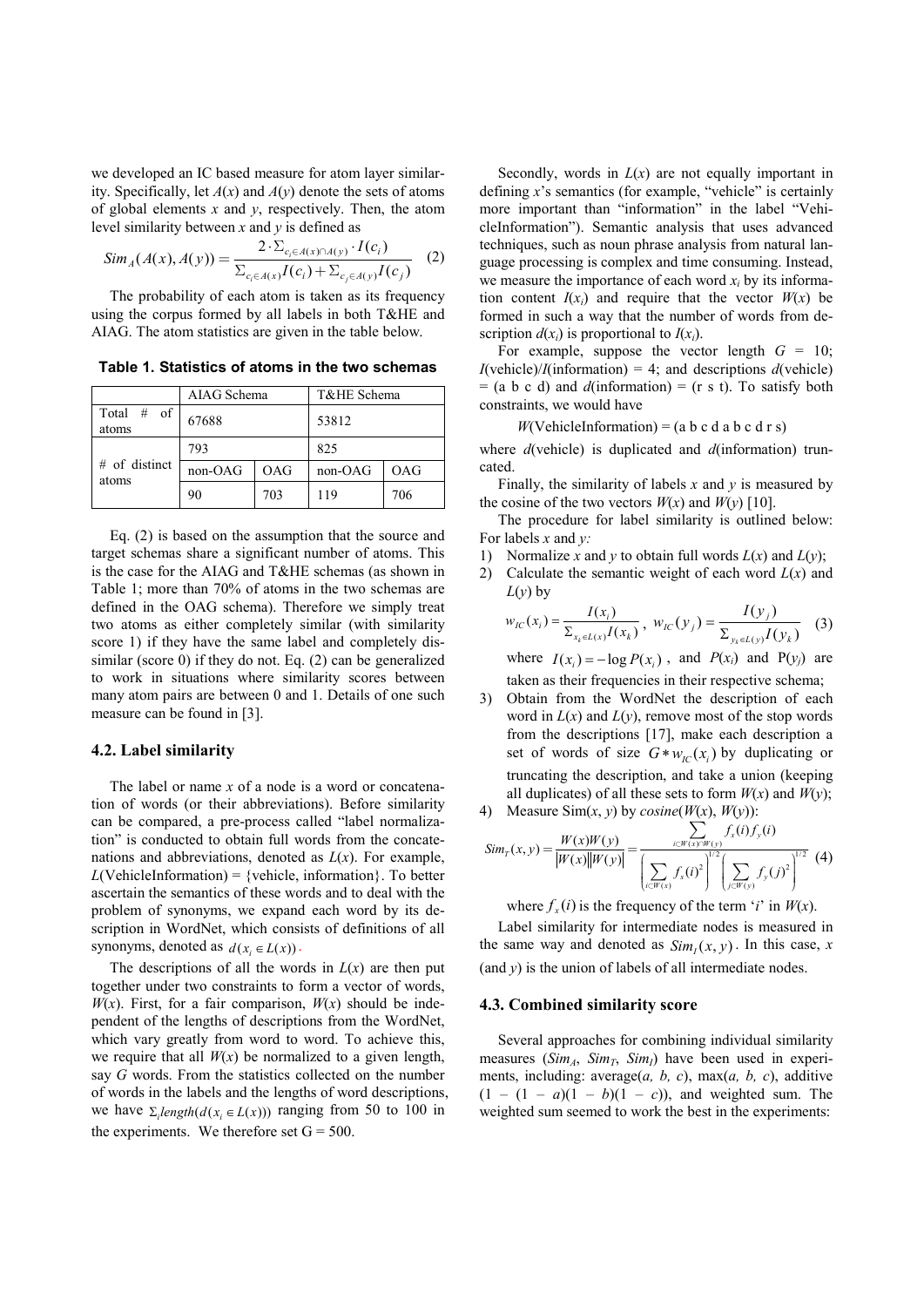$$
Sim(x, y) = w_A Sim_A + w_T Sim_T + w_I Sim_I \tag{5}
$$

where  $w_A + w_T + w_I = 1$ .

Among other things, this combination scheme allows us to adjust the weights to best reflect the importance of measures at individual layers. The weights can be obtained from the domain experts or learned from human semantic mapping data.

## **5. Experiments and results**

A prototype system is implemented. The system not only computes  $Sim_A$ ,  $Sim_I$ , and  $Sim_T$  as given in Eqs. (2) and (4) but also supports several combination rules, including Eq. (5). A series of experiments has been conducted in the prototype system with varying parameters. In these experiments, the 49 manual mappings produced by human integrators are used as the basis to evaluate the performance of the system. For each of the 49 T&HE global elements, the system recommends five most similar AIAG elements. We evaluate performance using a set rather than a single recommendation because the objective is not to fully-automate the process but rather to assist the human expert. A recommendation is considered a match if it contains the manual mapping. Results from using various similarity measures, individual and combined, were obtained and reported in the table below.

| <b>Similarity measure</b>    | # of matches |
|------------------------------|--------------|
| $Sim_T$                      | 35           |
| Sim <sub>I</sub>             |              |
| $Sim_A$                      | 22.          |
| $Sim_{\tau}$ or $Sim_{\tau}$ | 35           |
| Weighted sum                 | 31           |

**Table 2. Experiment results** 

As shown in rows 2 and 3, intermediate-level and atom-level measures by themselves generate poor results (with 8 and 22 matches, respectively). This is because, as discussed earlier, the same set of atoms and intermediates can be used to produce semantically different elements (just like the same ingredients can be made into several kinds of dishes).

The overall performance is mixed. The weighted sum leads to match rate of 63% (31 out of the 49 manual mappings). The combination weights are currently predetermined according to the ratio of the number of matches in each individual measure. This result is certainly very encouraging considering how difficult the problem is even for experienced integrators. However, a detailed examination of the results reveals that 13 manual mappings obtained by human integrators did not appear in any of the recommendations using either individual or

combined similarity measures. This calls for further investigation.

Another phenomenon to be noted is evidence suggesting that more weight should be given to the label similarities (top and inner layers). First, only one of the 22 matches found using atom-level similarity was not found by either of the two label-similarity measures. Second, the highest number of matches found by individual measure was using the top-layer measure. Lastly, the cosine method, which uses the combined top and intermediate labels, found 35 matches (4 of them are different from those obtained using the weighted sum combination).

#### **6. Conclusions and plan for future research**

In this paper, we propose an innovative semantic similarity analysis approach for XML schemas that exploits semantic information embedded in XML schemas beyond existing methods. This is done by dividing data elements into layers and measuring semantic similarity using layer specific metrics. We also implemented a prototype system to evaluate the proposed approach. This system recommends for each element in a source XML schema a set of mapping candidates in a target schema based on the semantic similarity measures between the elements in these two schemas. The proposed approach and the prototype system have the potential to provide valuable assistance to the human integrators for the problem of XML schema mapping, merging and reuse.

A series of experiments were conducted with encouraging results. The system found a match to the human experts' mapping in 31 of 49 cases in a real world application. The experiments also revealed that the problem is much more complicated than we initially thought. One observation is that the similarity scores vary greatly among the manual mappings (ranging from 0 to 1). This calls for further examination of similarity measures and the way they are combined and for exploring more elaborated mapping procedures. The following immediate steps are planned for future research.

- 1) Automatically determine the combination weights. Some machine learning techniques are under consideration, including regression and neural networks.
- 2) Increase the use of structural information. Our experiments show that labels at higher levels are more important than at lower ones. There is also evidence that the atom layer becomes more important when an element's structure is shallow. How to better incorporate the structural information into the semantic analysis will be investigated. In addition to the structural information, utilization of other features of the XML schema, such as cardinality and data type, will also be investigated.